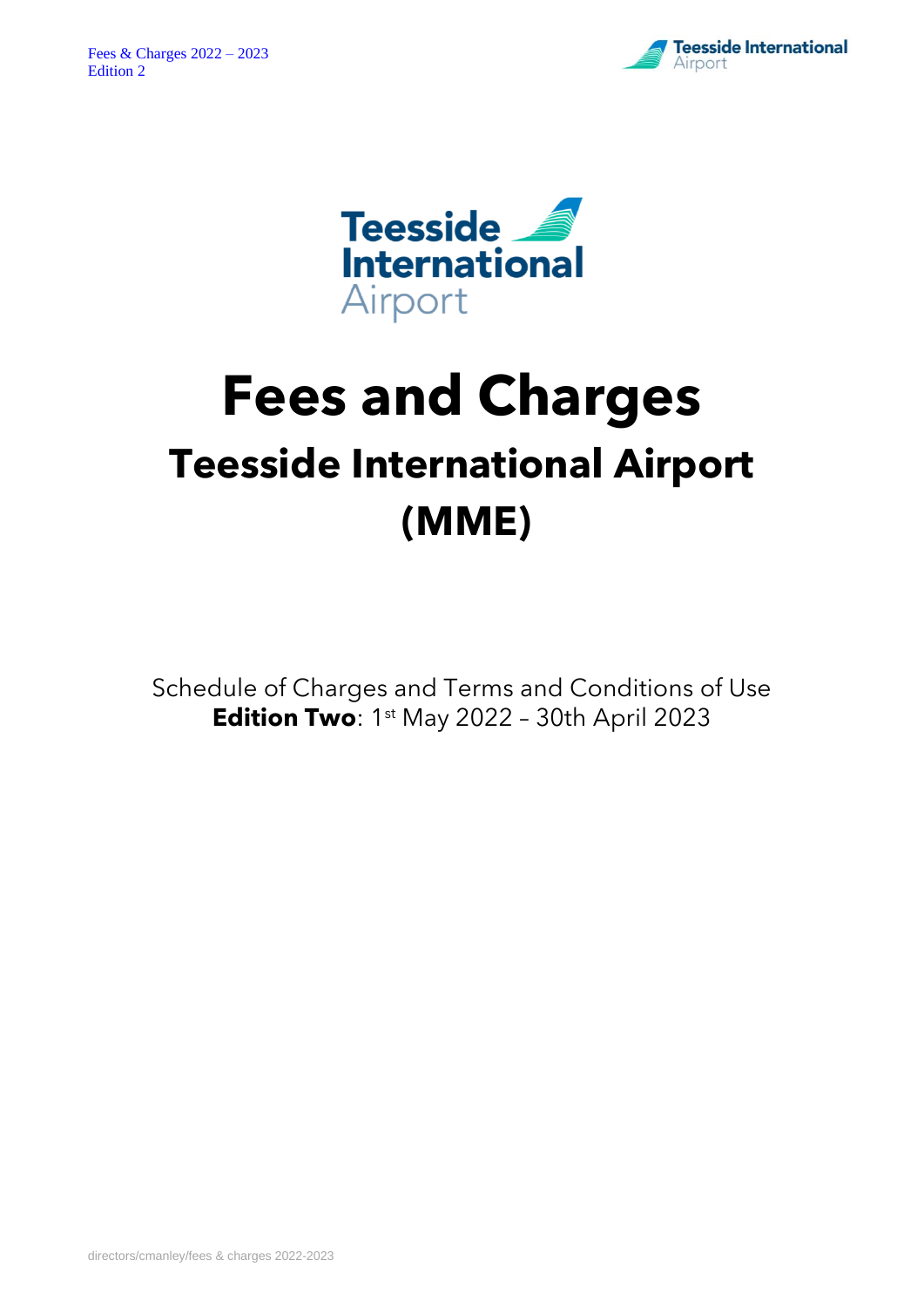

# **CONTENTS**

|      |                                                             | <b>DEFINITIONS AND INTERPRETATION</b>                                                                                                                                                                                                                                                                                                   | Page<br>3                                                                          |
|------|-------------------------------------------------------------|-----------------------------------------------------------------------------------------------------------------------------------------------------------------------------------------------------------------------------------------------------------------------------------------------------------------------------------------|------------------------------------------------------------------------------------|
| 1.0  | 1.1<br>1.2<br>1.3<br>1.4<br>1.5<br>1.6<br>1.7<br>1.8<br>1.9 | <b>COMMERCIAL AVIATION FEES AND CHARGES</b><br>Landing and Navigation<br><b>Aircraft Parking Charges</b><br>Passenger Charges<br>Passenger Charges - Baggage Handling<br>Passenger Charges - Ancillary<br>Passengers with Reduced Mobility (PRM) Charge<br>Minimum Departure Charge<br>Cargo Charges<br><b>Commercial Training Fees</b> | 5<br>5<br>5<br>5<br>5<br>5<br>$\boldsymbol{6}$<br>6<br>6<br>6<br>6                 |
| 2.0  | 2.1<br>2.2<br>2.3                                           | <b>GENERAL AVIATION FEES AND CHARGES</b><br>Landing and Navigation<br>Parking Charges<br>Mandatory Handling for Visiting Aircraft                                                                                                                                                                                                       | 7<br>$\overline{7}$<br>$\overline{7}$                                              |
| 3.0  |                                                             | <b>OUT OF HOURS CHARGES</b>                                                                                                                                                                                                                                                                                                             | 8                                                                                  |
| 4.0  |                                                             | <b>DISCOUNTS AND INCENTIVES</b>                                                                                                                                                                                                                                                                                                         | 8                                                                                  |
| 5.0  | 5.1<br>5.2<br>5.3<br>5.4<br>5.5<br>5.6<br>5.7<br>5.8        | ANCILLARY CHARGES AND ADDITIONAL SERVICES<br>Rescue & Fire Fighting Services (RFFS) Charges<br>Aircraft Washstand<br>Hangarage & Accommodation Charges<br><b>Waste Disposal</b><br><b>Staff Passes</b><br>Airside Driver and Vehicle Permits<br><b>Training Charges</b><br><b>Equipment and Labour Charges</b>                          | 8<br>$\,8\,$<br>$\mathcal{P}$<br>9<br>$\mathsf{\mathsf{S}}$<br>9<br>10<br>10<br>11 |
| 6.0  |                                                             | <b>CONTACT DETAILS</b>                                                                                                                                                                                                                                                                                                                  | 11                                                                                 |
| 7.0  | 7.1<br>7.2<br>7.3<br>7.4<br>7.5<br>7.6                      | <b>STANDARD PAYMENT TERMS</b><br><b>Credit Facilities</b><br>Cash/Credit Cards/Cheque Payments<br><b>Credit Terms</b><br>Dispensation<br>Interest<br>Minimum Charge                                                                                                                                                                     | 12<br>12 <sup>2</sup><br>12<br>12<br>12<br>12<br>12                                |
| 8.0  |                                                             | <b>GENERAL PROVISIONS</b>                                                                                                                                                                                                                                                                                                               | 12                                                                                 |
| 9.0  |                                                             | <b>GENERAL CONDITIONS OF USE</b>                                                                                                                                                                                                                                                                                                        | 13                                                                                 |
| 10.0 |                                                             | <b>LANDING CHARGES</b>                                                                                                                                                                                                                                                                                                                  | 13                                                                                 |
| 11.0 | 11.1<br>11.2<br>11.3                                        | <b>SURCHARGES</b><br><b>Exceptional Policing Requirements</b><br><b>Exceptional Operational Requirements</b><br>De-icing                                                                                                                                                                                                                | 16<br>16<br>16<br>16                                                               |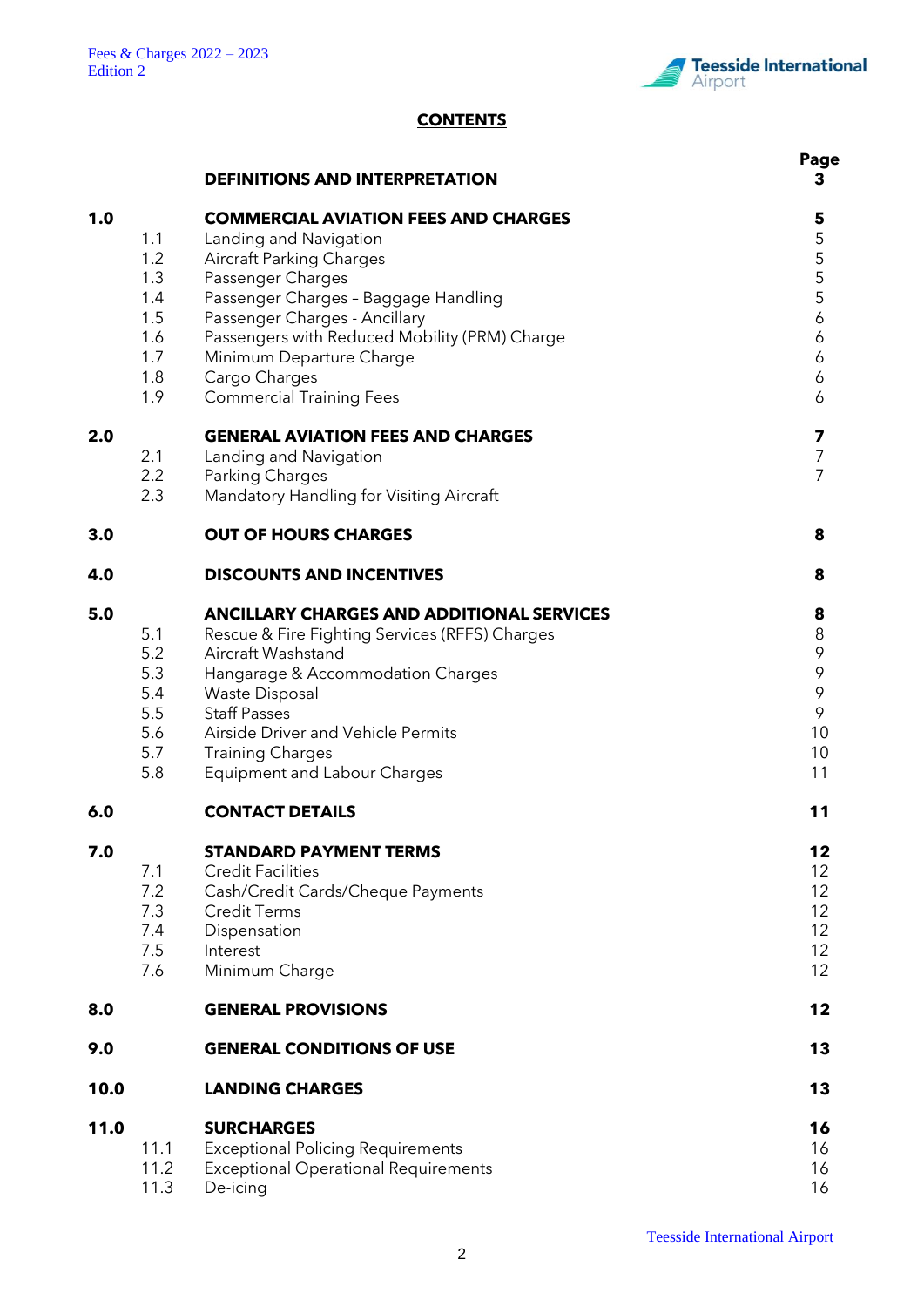

| 12.0 | <b>HOUSING &amp; PARKING CHARGES</b>          | 16 |
|------|-----------------------------------------------|----|
| 13.0 | <b>PASSENGERS WITH REDUCED MOBILITY (PRM)</b> | 17 |
| 14.0 | <b>DISCOUNTS</b>                              | 17 |
| 15.0 | <b>VALUE ADDED TAX</b>                        | 17 |
| 16.0 | <b>SET-OFF</b>                                | 17 |
| 17.0 | <b>AUTHORITY TO BOARD AIRCRAFT</b>            | 18 |
| 18.0 | <b>RECOVERY/REMOVAL OF AIRCRAFT</b>           | 18 |
| 19.0 | <b>GENERAL</b>                                | 19 |
| 20.0 | <b>GOVERNING LAW</b>                          | 20 |
| 21.0 | <b>LEGAL LIABILITY / INSURANCE</b>            | 20 |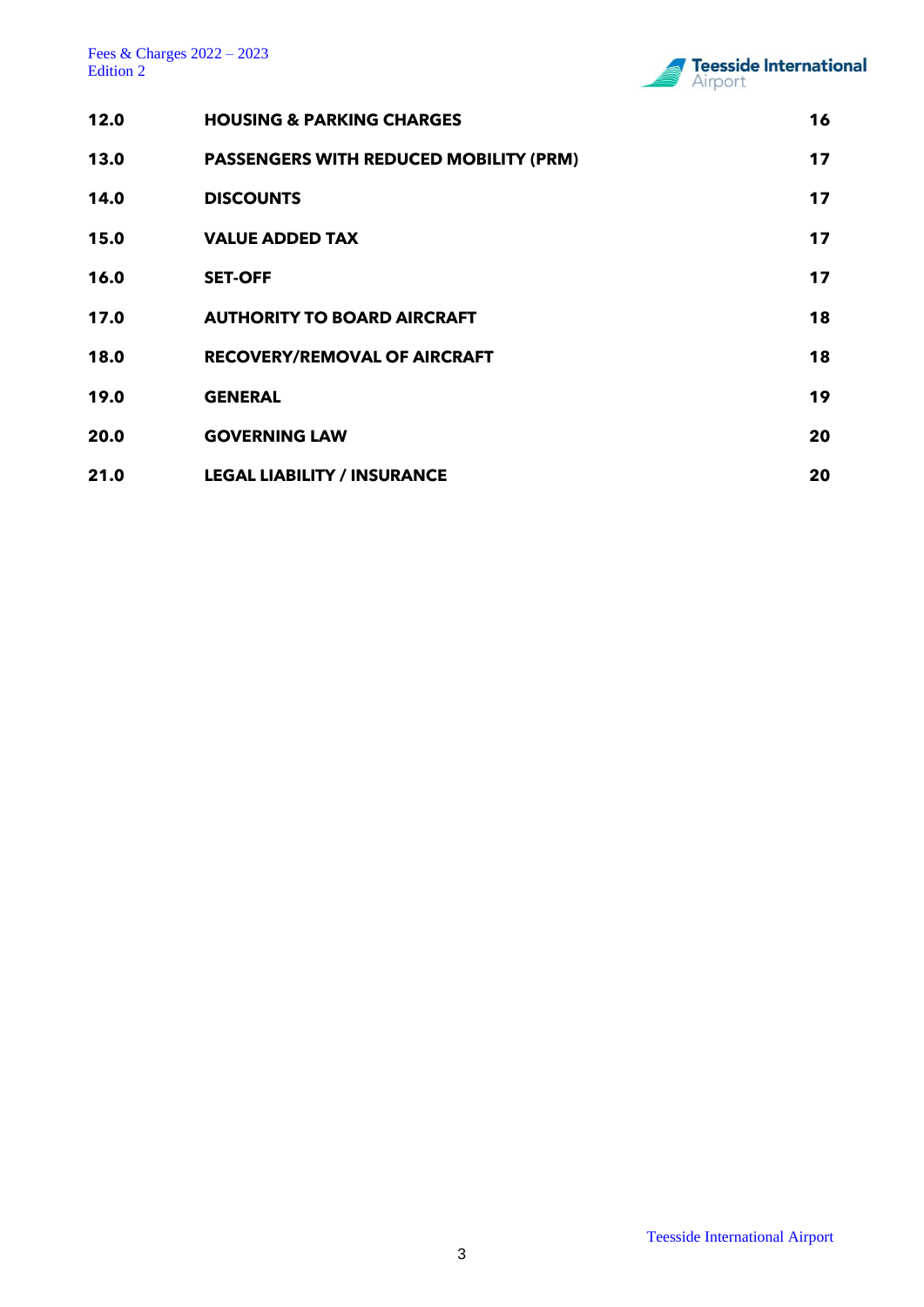

#### **DEFINITIONS AND INTERPRETATION**

- Words denoting the singular number only shall include the plural and vice versa.
- Words denoting the masculine gender include the feminine and neuter and vice versa.
- The expression 'persons' shall include any individual, partnerships, joint ventures, firms, businesses, companies, unincorporated associations and corporations and vice versa.
- Reference to any statute or statutory provisions includes a reference to that statute or statutory provision as from time to time amended, extended or re-enacted or consolidated and all statutory instruments made pursuant to it.
- These Terms shall be governed by and construed in accordance with, the laws of England.
- All disputes arising out of or relating to the Terms shall be subject to the exclusive jurisdiction of the English Courts.
- 'Airport' means Teesside International Airport'
- 'The Company' shall mean Teesside International Airport whose registered office is at Tees Valley Combined Authority (TVCA) Group Office, Teesside International Airport Business Suite, Teesside International Airport, St George Way, Darlington DL2 1NJ.
- 'Operator' in relation to an aircraft, means the person for the time being having the management of that aircraft.
- 'Flight' has the same meaning as the Air Navigation Order, 1989 as amended.
- References to a 'Certificate of Airworthiness' shall include any validations therefore and any flight manual or performance schedule relating to the aircraft.
- 'Maximum Take Off Weight' in relation to an aircraft means the maximum total weight of the aircraft and its contents at which the aircraft may take off anywhere in the world in the most favourable circumstances in accordance with the Certificate of Airworthiness in force in respect of the aircraft.
- 'Flight Classification' means classification within the following categories:
- 'Domestic Flight' means a flight where the Airport of both take-off and landing are the United Kingdom, Channel Islands or the Isle of Man (but excluding any offshore oil or gas rig) and there is no intermediate landing outside these areas.
- 'International Flight' means all flights other than Domestic Flights.
- 'Passenger' means any person carried on an aircraft with the exception of the flight crew and cabin staff operating the aircraft flight.
- 'International Departing Passenger' means any passenger who boards the aircraft through the International Departure Lounge at the Airport of departure or whose destination is a place outside the United Kingdom, Channel Islands or the Isle of Man. This definition will be applied in all cases for determining departure passenger charges not withstanding that such a passenger may be travelling on a domestic flight as defined in paragraph 1.3 above.
- 'Transfer Passenger' means a passenger who arrives in an aircraft and departs from the Airport on an onward flight in another aircraft. Transfer passengers will land at Teesside International Airport, check in as appropriate and follow the normal departure process. Baggage for all transfer passengers will be subject to hold baggage screening requirements as directed by the Department for Transport ("DfT").
- 'Transit Passenger' means a passenger who arrives at the Airport in an aircraft and departs from the Airport in the same aircraft, where such an aircraft is operating a through flight transiting the Airport and includes a passenger in transit through the Airport who has to depart in a substituted aircraft because the aircraft on which the passenger arrived has been declared unserviceable.
- 'Terminal Departing Passenger' means any passenger aboard an aircraft at the time of take-off other than a Transit Passenger.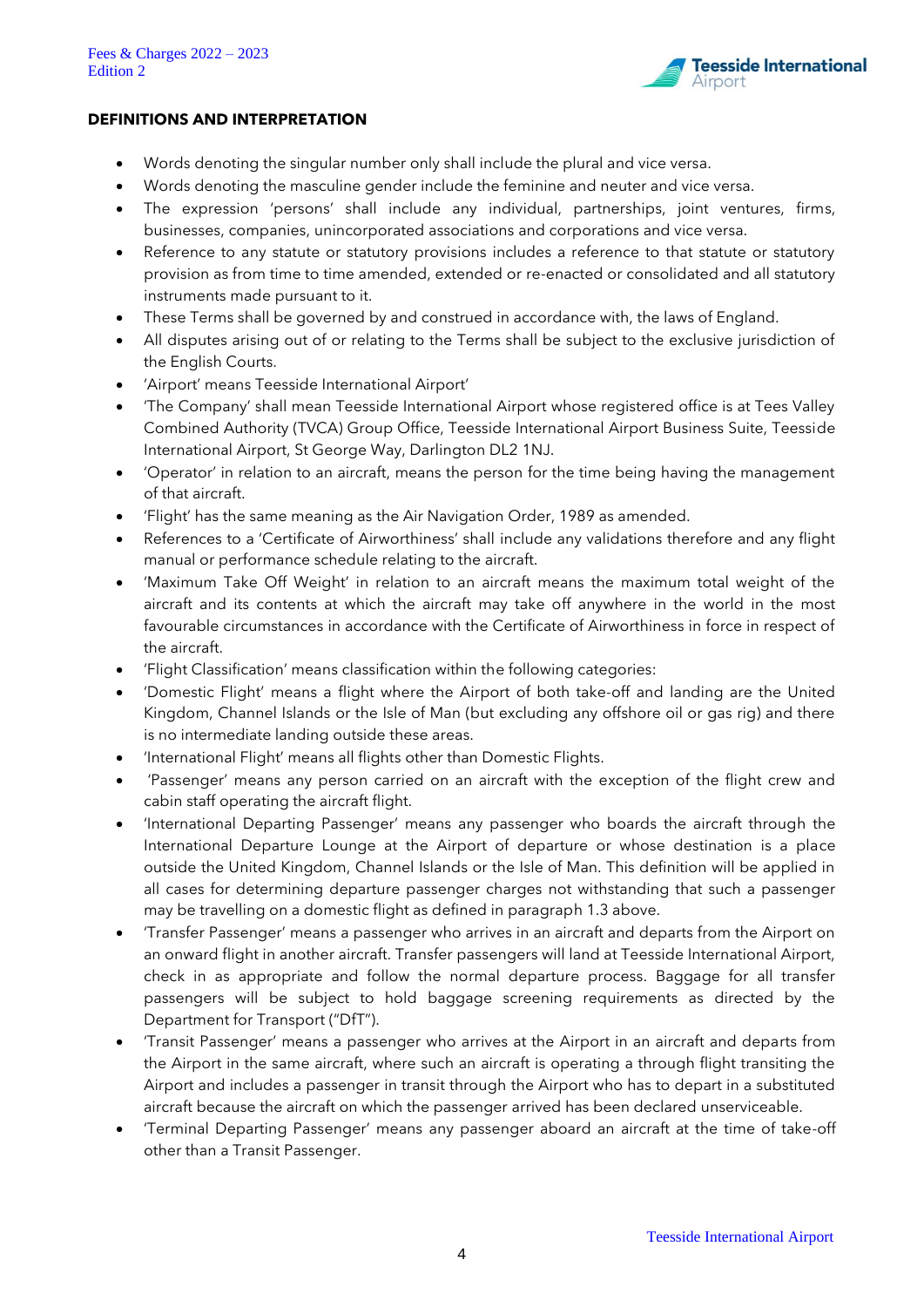

- 'The Time of Landing' means the time recorded by Air Traffic Services as the time of touch down of an aircraft and the
- 'Time of Take-Off' means the time recorded by Air Traffic Services as the time when the aircraft is airborne.
- 'Air Transport Movements' are landings and take-offs of an aircraft engaged in the transport of passengers, cargo or mail on commercial terms. All scheduled and loaded charter movements are included. For the purpose of these statistics where flights are operated on a sub-charger basis the Operator is identified according to the flight number.
- 'General Aviation Flight' means any flight (except military) which is not a scheduled or nonscheduled service.
- 'Passenger with Reduced Mobility' means any arriving or departing passenger with reduced mobility or other disability as defined by Section 1 of the Disability Discrimination Act 1995.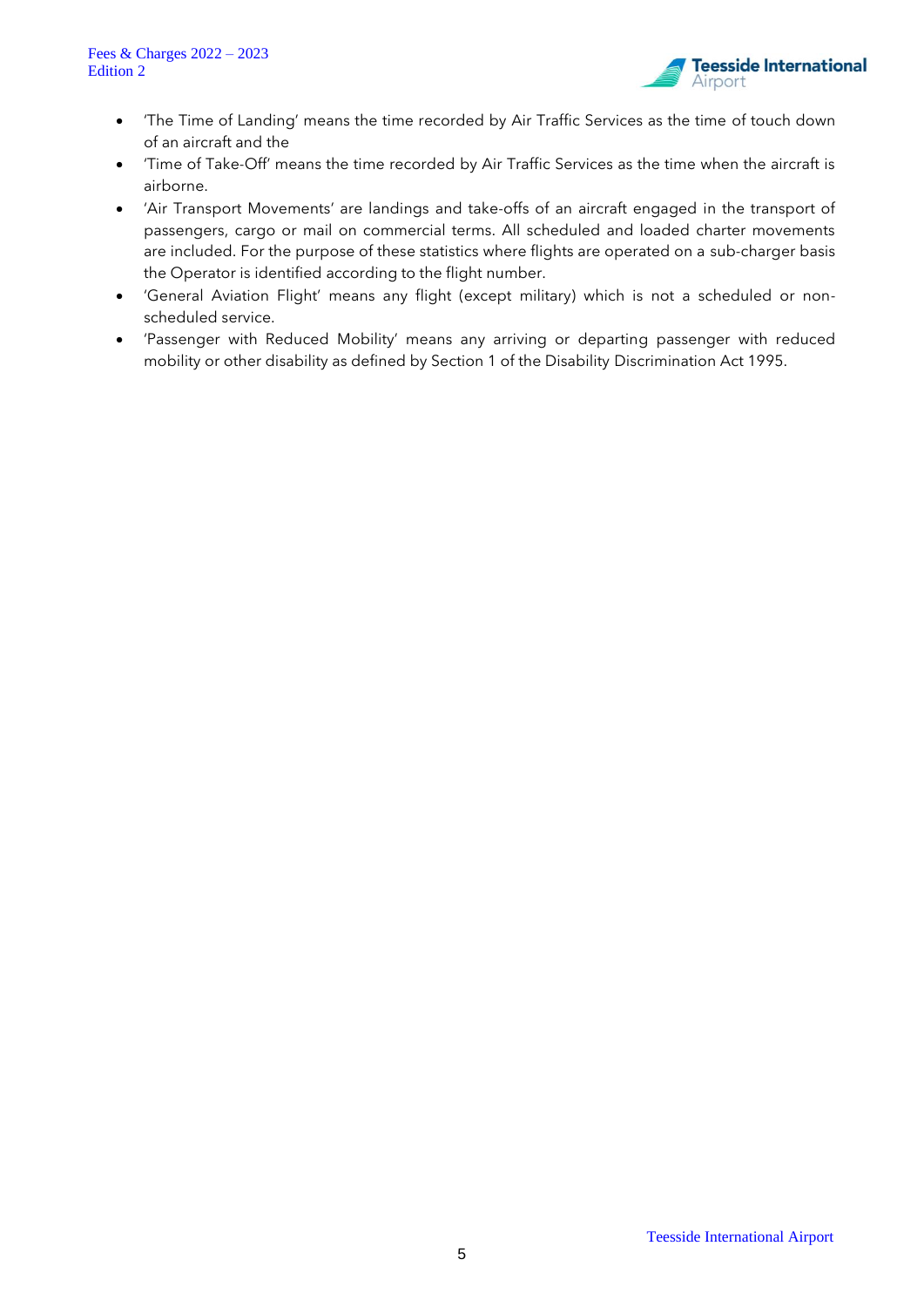Fees & Charges 2022 – 2023 Edition 2



This document sets out Teesside International Airport's ("the Company") Terms and Conditions of Use ("the Terms") and the Schedule of Charges that apply from 1<sup>st</sup> May 2022 to 1<sup>st</sup> April 2023. This document and fees can be updated at any time. The most recent version is available on the Company's website. All prices are exclusive of VAT, which is charged where applicable.

# **1.0 COMMERCIAL AVIATION FEES & CHARGES**

#### 1.1 **Landing and Navigation**

The Runway Charge is payable for all departing aircraft and is assessed on the basis of the Maximum Take-off Weight (MTOW) in tonnes. The Charges for Navigational Services at the Airport are incorporated into the Charges on Departure.

| <b>Aircraft Weight Category</b> | Rate                                     |
|---------------------------------|------------------------------------------|
| Per 0.5 tonne up to 3 tonnes    | £7.50 for each 0.5 tonne or part thereof |
| Over 3 tonnes                   | £19.50 for each tonne or part thereof    |

#### 1.2 Aircraft Parking Charges

The Aircraft Parking Charge is payable for each uninterrupted period of parking on the Airport and is assessed on the Maximum Take-off Weight (MTOW) of the Aircraft and the time it is parked. First 2 hours are free.

| <b>Aircraft Parking Daily Rates</b> | Rate                            |
|-------------------------------------|---------------------------------|
| Less than 3 tonnes                  | £10.50 per day or part thereof  |
| 3-4.9 tonnes                        | £51.25 per day or part thereof  |
| 5-9.9 tonnes                        | £102.50 per day or part thereof |
| 10-19.9 tonnes                      | £154.00 per day or part thereof |
| Over 20 tonnes                      | £7.70 per tonne, per 24 hours   |

#### 1.3 Passenger Charges

Passenger charges are charged per departing passenger.

| Passenger Charges         | Rate   |
|---------------------------|--------|
| Passenger Load Supplement | £18.50 |
| Passenger Security Charge | £5.00  |

#### **Exemptions from the Passenger Charge:**

- Children under 2 years of age; and
- People on aircraft not operated for hire or reward.

#### 1.4 Passenger Charges – Baggage Handling

The Company provides airside ramp and baggage handling services. These services are charged per tonne or part thereof and are assessed on the MTOW of the aircraft, per movement.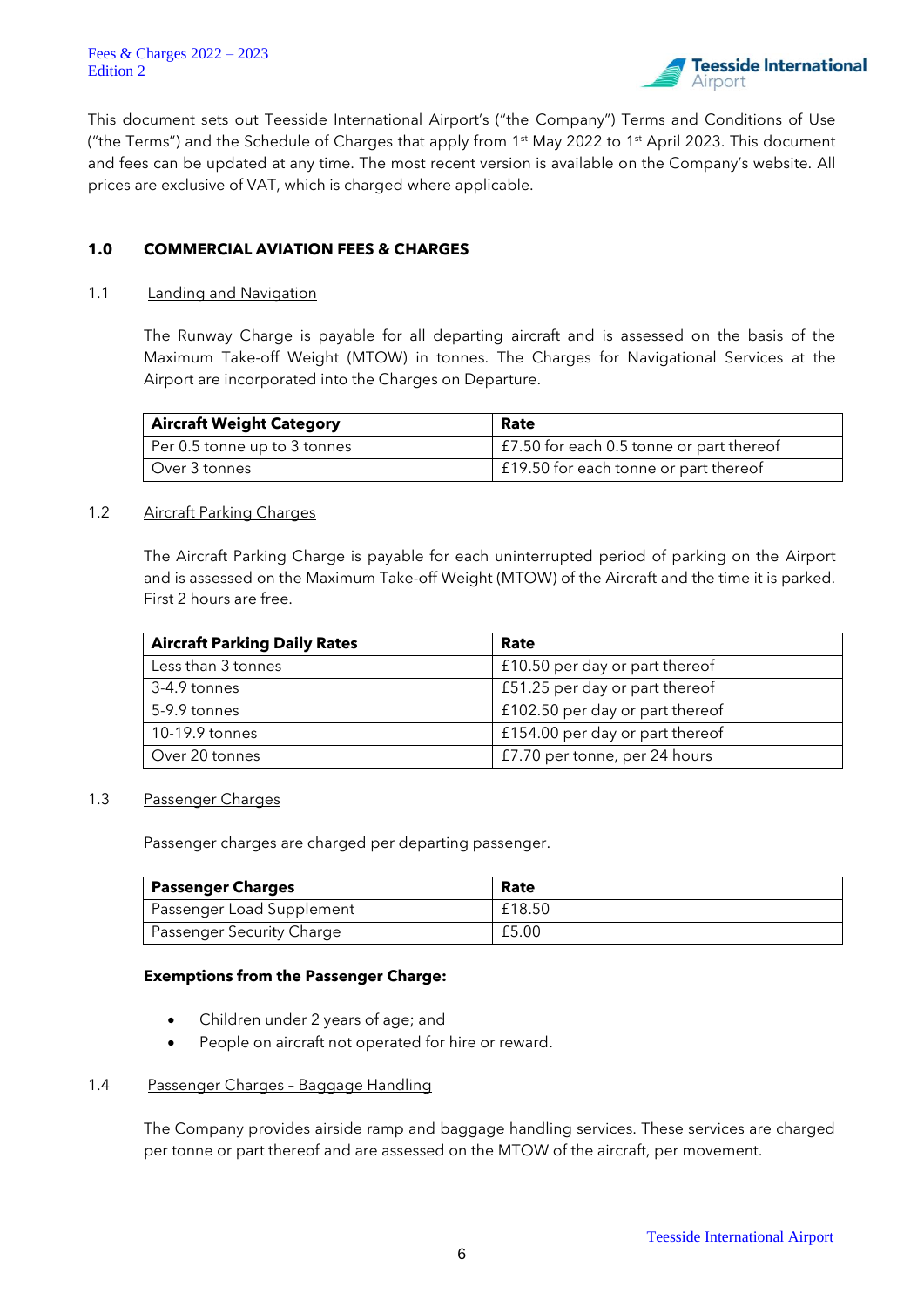

| <b>Baggage Handling</b>          | Rate  |
|----------------------------------|-------|
| Per 1 tonne up to 150 tonne MTOW | £1.05 |
| Over 150 tonnes MTOW             | £1.55 |

## 1.5 Passenger Charges - Ancillary

The charges set out in 1.5 are levied on the handling agent and are charged per departing passenger.

| <b>Ancillary Charges</b> | Rate  |
|--------------------------|-------|
| Luggage sortation        | £0.35 |
| Check-in Desk Usage      | £0.25 |
| Hold Baggage Screening   | £1.10 |

#### 1.6 Passenger with Reduced Mobility (PRM) Charge

The Company is required to provide PRM services in accordance with EU legislation. A PRM charge is payable per passenger.

| <b>PRM Charge</b> | Rate                             |
|-------------------|----------------------------------|
| All Aircraft      | $\sim$ $\sim$<br>$\sim$<br>LV.ZJ |

#### 1.7 Minimum Departure Charge

There is a minimum charge on departure applicable to all commercial flights over 20 tonnes assessed by MTOW.

| <b>Minimum Departure Charge</b> | Rate |
|---------------------------------|------|
| Per Departure                   | £300 |

# 1.8 Cargo Charges

For further information on cargo flights at the airport, please contact us at [cargo@teessideinternational.com](mailto:cargo@teessideinternational.com)

| <b>Cargo Charges</b>      | Rate                                               |
|---------------------------|----------------------------------------------------|
| Aircraft & Cargo Handling | Please contact the airport for more information on |
|                           | cargo handling fees.                               |
| Ramp Throughput Fees      | £0.06 per kilogramme (Minimum of £25.00 applies).  |

#### 1.9 Commercial Training Fees

Operators wishing to undertake training without approved credit facilities must obtain approval for the type and duration of the training and make payment in advance.

Training flights by non-based operators must be approved by the Company prior to such training commencing.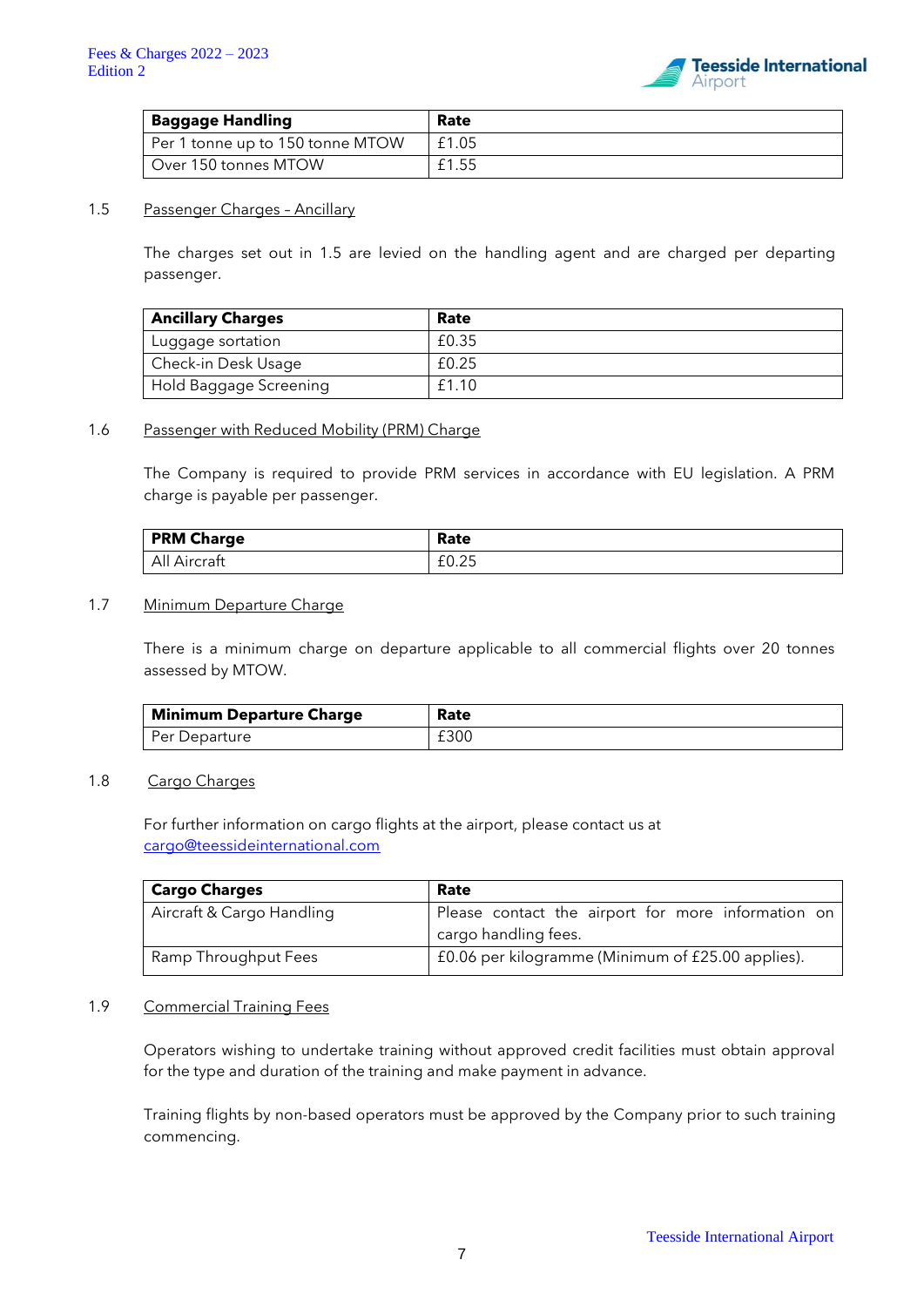

# **Touch and Go and/or Go Around Circuit Training**

1<sup>st</sup> Touch and go and/or go around circuit charged at full landing rate, based on the aircraft MTOW.

Each subsequent Touch and Go and/or Go Around Circuit will be charged at 25% of the publishing landing charge.

The Company can offer competitive pricing for regular training on a per hour or per day basis to suit requirements. Please contact the Airport on [commercial@teessideinternational.com](mailto:commercial@teessideinternational.com) for more information regarding pricing.

To book a slot with Teesside International Airport Air Traffic, please call **(+44) 01325 331020.**

# **2.0 GENERAL AVIATION FEES & CHARGES**

#### 2.1 Landing and Navigation

The landing and navigation charge is payable for all arriving aircraft and is charged based on MTOW in tonnes.

General aviation operators wishing to undertake training approaches will be charged full rate on their first approach, and a reduced rate for subsequent approaches as outlined below.

| <b>Aircraft Weight Category</b> | Rate                                                     | <b>Training Approach Rate</b>                       |
|---------------------------------|----------------------------------------------------------|-----------------------------------------------------|
| $0 - 0.5$ Tonnes                | £7.50                                                    | £2.50                                               |
| $0.5 - 1$ Tonnes                | £15.00                                                   | £5.00                                               |
| $1 - 1.5$ Tonnes                | £22.50                                                   | £7.50                                               |
| $1.5 - 2.0$ Tonnes              | £30.00                                                   | £10.00                                              |
| 2.0 - 2.5 Tonnes                | £37.50                                                   | £12.50                                              |
| $2.5 - 3$ Tonnes                | £45.00                                                   | £15.00                                              |
| Over 3 Tonnes                   | £19.50 per tonne or part thereof for first landing. Each |                                                     |
|                                 |                                                          | subsequent training landing at 25% of the published |
|                                 | rate                                                     |                                                     |

# 2.2 Parking Charges

The Aircraft parking charge is payable for each uninterrupted period of parking on the Airport and is assessed on the MTOW of the Aircraft and the time it is parked. The first 2 hours are free. Please refer to table 1.2 for parking charges.

#### 2.3 Mandatory Handling for Visiting Aircraft

The Jet Centre is the designated Fixed Based Operator (FBO) at Teesside International Airport and can provide a range of services for General Aviation and visiting non-based aircraft. To find out more, contact the Jet Centre on [jetcentre@willisaviation.com](mailto:jetcentre@willisaviation.com)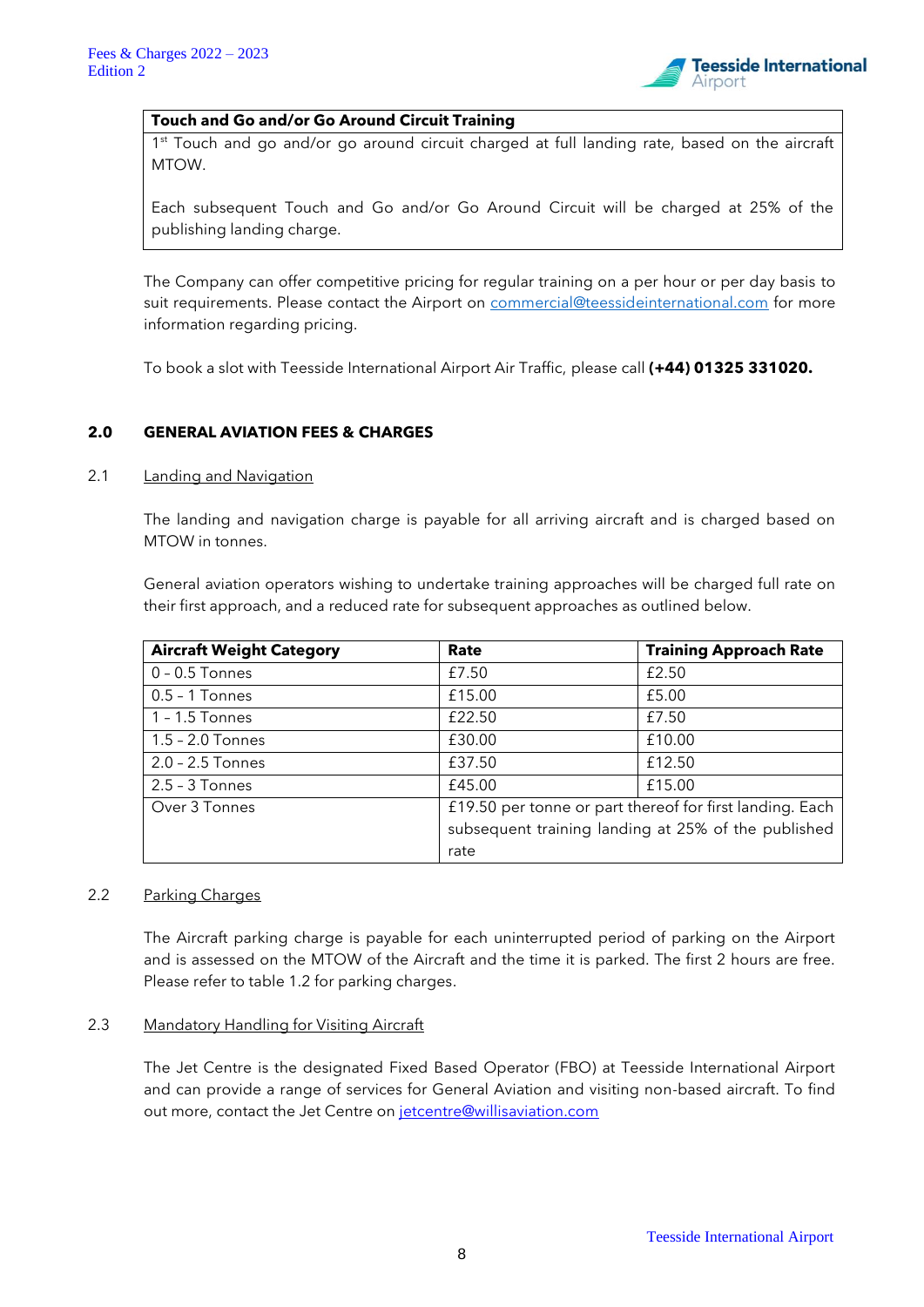

# **3.0 OUT OF HOURS CHARGES**

Teesside International Airport is able to operate beyond the UK Aeronautical Information Publication (AIP) published opening hours. The current Airport opening hours are 06:00-22:00 local time. Operators should review the UK AIP for the most up to date opening hours.

Operators requesting this service will incur the following surcharge.

| <b>Out of Hours Charge</b> | Rate                             |
|----------------------------|----------------------------------|
| Late Extension             | £600.00 per hour or part thereof |

# **4.0 DISCOUNTS & INCENTIVES**

Teesside International Airport can offer discounts for owners and/or operators wishing to base aircraft at the Airport including discounts for multiple based aircraft. To enquire, please contact [commercial@teessideinternational.com.](mailto:commercial@teessideinternational.com)

# **5.0 ANCILLARY CHARGES & ADDITIONAL SEVICES**

The Company can provide the following services on request. All prices are exclusive of VAT, which is charged where applicable. Please contact the Airport Duty Manager on 01325 221008 unless otherwise stated.

#### 5.1 Rescue and Fire Fighting Services (RFFS) Charges

#### 5.1.1 Fire Category Upgrade

The Company is able to provide fire cover up to and including Fire Category 8.

| <b>Fire Category 7</b> |                                 |  |
|------------------------|---------------------------------|--|
| First 3 Hours          | £80.00                          |  |
| Each Subsequent Hour   | Hourly Rate - Contact for Price |  |
| <b>Fire Category 8</b> |                                 |  |
| First 3 Hours          | £240.00                         |  |
| Each Subsequent Hour   | Hourly Rate - Contact for Price |  |
| Canaellation Costs     |                                 |  |

# **Cancellation Costs**

#### **Between 6 to 48 hours' notice**

Should an Operator request a Fire Category Upgrade and subsequently give notice within the 6 to-48-hour window, the Operator will incur a £75.00 administration fee.

#### **Less than 6 hours' notice**

Should an Operator request a Fire Category Upgrade and subsequently gives less than 6 hours' notice, the Operator will incur 50% of the costs of the Fire Category provision.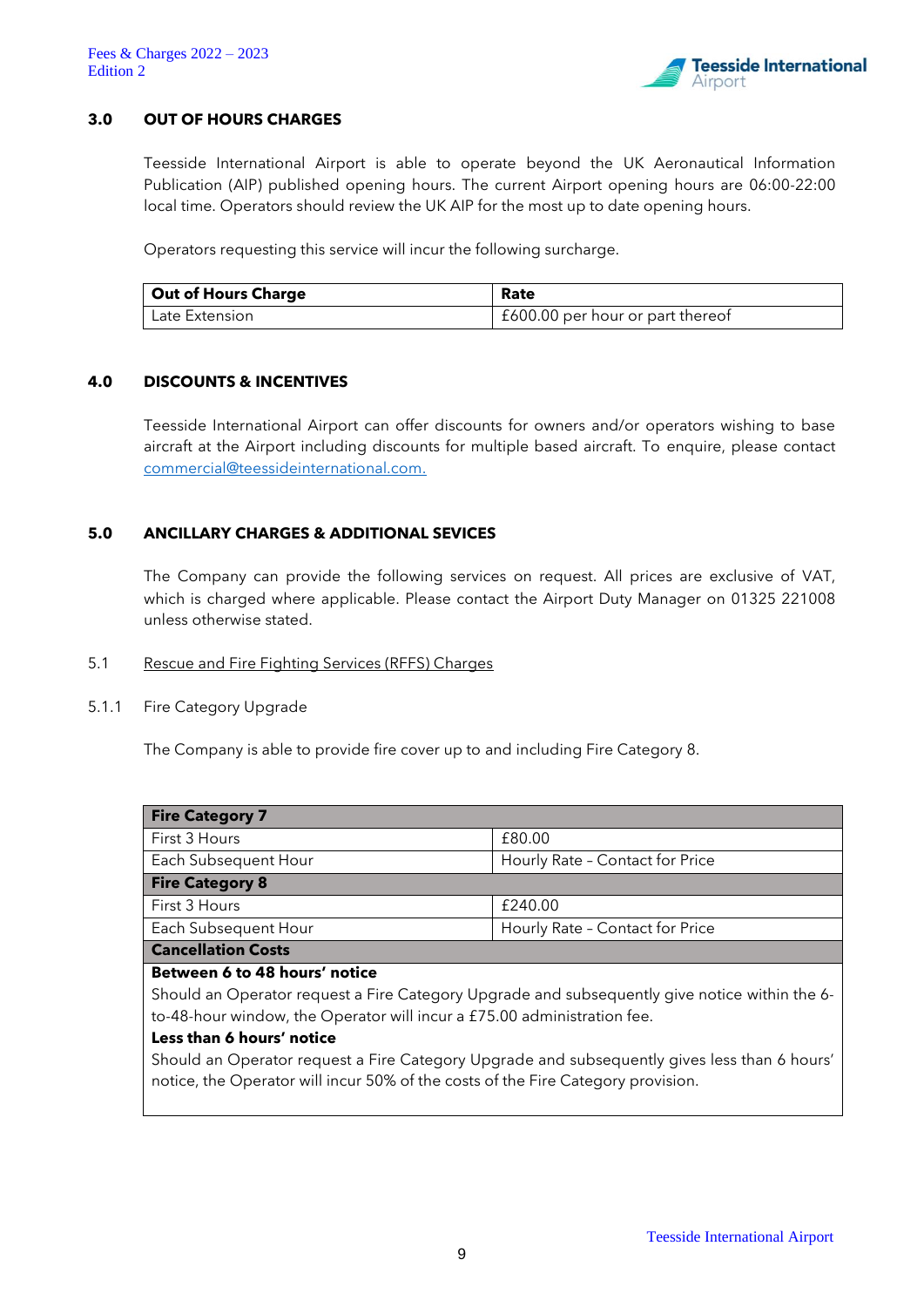

#### 5.1.2 Additional Fire Services

There is no charge in respect of fire vehicles attending emergencies.

| <b>Fire Services</b>                 |         |
|--------------------------------------|---------|
| <b>Fuel Standby</b>                  | £275.00 |
| Recovery of Equipment by Fire Tender | £275.00 |

#### 5.1.3 Spillage Cleaning Costs

Airlines, operators, handling agents, tenants or concessionaires causing, allowing or failing to report pollution must pay the cost of cleaning up and repairing any damage caused by them, their employees or their sub-contractors and agents.

| <b>Spillage Cleaning Costs</b>  |                 |  |
|---------------------------------|-----------------|--|
| Minimum Spillage Clean-up Costs | £320.00         |  |
| Spillages Requiring Fire Tender | £550.00         |  |
| Disposal of Contaminated Waste  | £35.00 per unit |  |

# 5.2 Aircraft Washstand

| <b>Aircraft Washstand</b>        |        |
|----------------------------------|--------|
| Charged per hour or part thereof | £60.00 |

#### 5.3 Hangarage and Accommodation Charges

The Company has a range of facilities available for our service partners to rent, as well as new build development opportunities for hangars or office space. Use of hangars and/or accommodation at the Airport is available on an adhoc or long-term basis. For more information, please contact the property team on [tiaproperty@teessideinternational.com.](mailto:tiaproperty@teessideinternational.com)

#### 5.4 Waste Disposal

The Airport or a contracted 3<sup>rd</sup> party can offer a wide range of waste disposal. For further information please contact us on [enquiries@teessideinternational.com.](mailto:enquiries@teessideinternational.com)

#### **Waste Disposal**

Disposal of aircraft waste

Disposal of large and small electric appliances, IT and telecom equipment, consumer equipment, lighting equipment, electrical and electronic tools, monitoring/control instruments, automatic dispensers

Disposal of general waste, office waste, catering waste, retail waste

#### 5.5 Staff Passes

All employees working at the Airport are required to be in possession of a valid pass / identity documents. The Airport Pass Office is open 09:00 – 17:00 Monday to Friday and can be contacted by telephone on 01325 331004, or by email to [sbillau@teessideinternational.com.](mailto:sbillau@teessideinternational.com)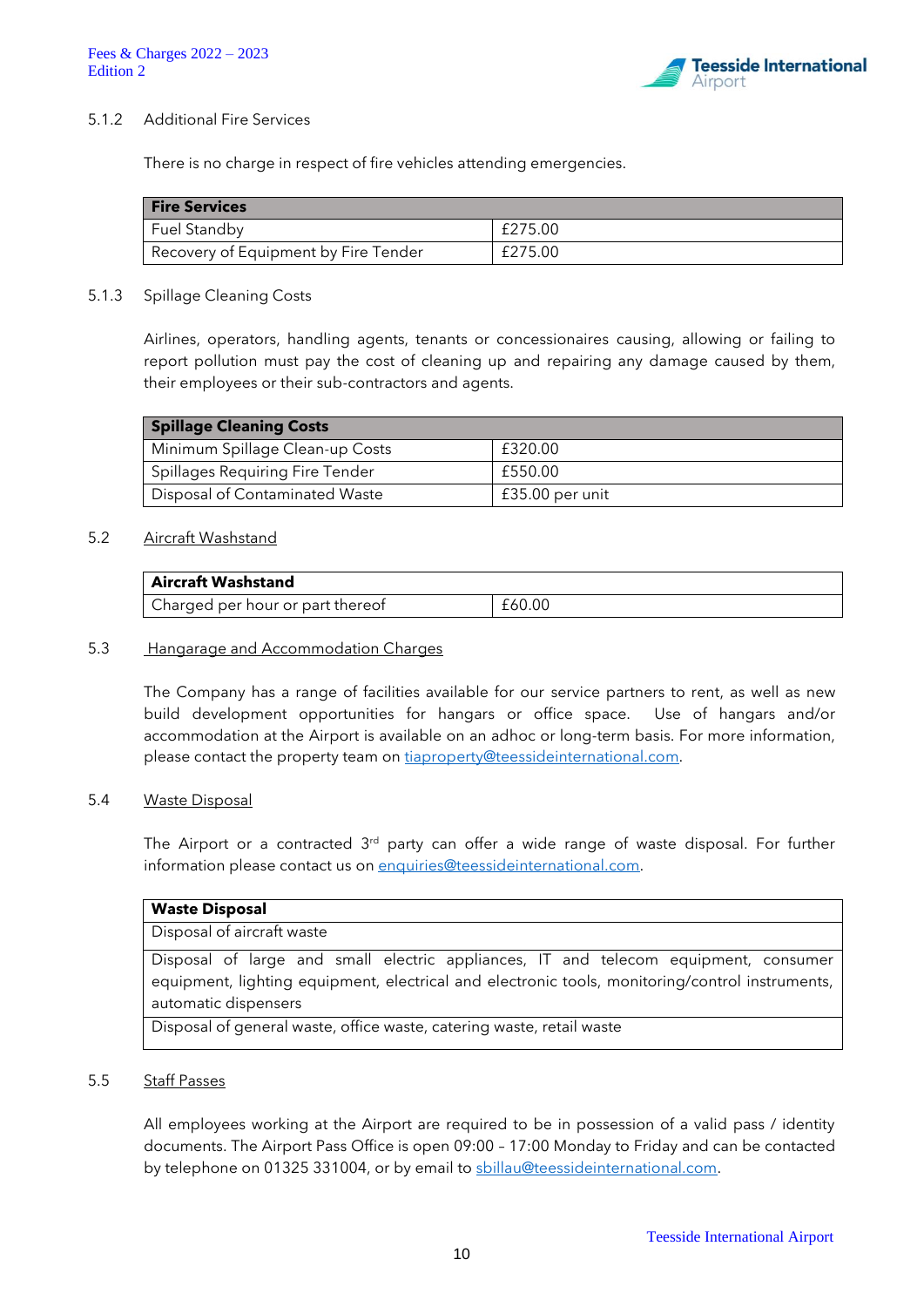

| <b>Permanent Staff Passes</b>                              |         |  |
|------------------------------------------------------------|---------|--|
| Critical Part (Valid for 3 Years)                          | £100.00 |  |
| Airside Area - (Valid for 3 Years)                         | £90.00  |  |
| Airside Area - (Valid for 1 Year)                          | £40.00  |  |
| Landside Area Pass                                         | £60.00  |  |
| Replacement of Lost or Stolen Pass                         | £50.00  |  |
| Charged for Damaged Pass                                   | £50.00  |  |
| <b>Employment Passes Charges</b>                           |         |  |
| 1 to 14 Day Pass                                           | £30.00  |  |
| 15 to 60 Day Pass (Valid for maximum of 60 days)           | £30.00  |  |
| <b>Visitor Passes</b>                                      |         |  |
| Visitor Pass (with over 48 hours' notice)                  | £15.00  |  |
| Visitor Pass (with less than 48 Hours' notice)             | £25.00  |  |
| <b>Tools of the Trade Passes</b>                           |         |  |
| Tool / Equipment Permit Card (Valid for 3 Years)           | £25.00  |  |
| Tool / Equipment Permit Card (Valid for 1 to 5 Days)       | £5.00   |  |
| <b>Security Training / Security Reports</b>                |         |  |
| GSAT Training (required for all pass holders - valid for 5 | £35.00  |  |
| years)                                                     |         |  |
| <b>Administration Charges</b>                              |         |  |
| Change of Detail/Amendments                                | £30.00  |  |
| Failure to return pass (within 14 days)                    | £50.00  |  |

# 5.6 Airside Driver and Vehicle Permits

All vehicles operating on the airside area of the Airport must display a valid Airside Vehicle Permit (AVP) issued by the operations team in advance. Personnel operating vehicles in the Airside Areas must also have an Airside Driver Permit (ADP).

| <b>Airside Vehicle Permits (AVP)</b>                         |         |  |
|--------------------------------------------------------------|---------|--|
| Full AVP (Valid for 6 months)                                | £60.00  |  |
| Temporary AVP (Valid for 1 to 5 days)                        | £20.00  |  |
| <b>Replacement AVP</b>                                       | £60.00  |  |
| <b>Airside Driver Permits</b>                                |         |  |
| ADP - A Permit (Valid for 3 Years)                           | £100.00 |  |
| ADP - M Permit (Valid for 3 Years)                           | £145.00 |  |
| ADP - R Permit (Valid for 3 Years)                           | £145.00 |  |
| Refresher Course (every 3 years if taken before expiry date) | £85.00  |  |
| Airside Familiarisation Course                               | £80.00  |  |
| <b>Replacement ADP</b>                                       | £95.00  |  |

# 5.7 Training Charges

| <b>Training Charges</b>                   |        |
|-------------------------------------------|--------|
| Airside Safety Course (Valid for 3 years) | £80.00 |
| Access Control Course (Valid for 1 Year)  | £50.00 |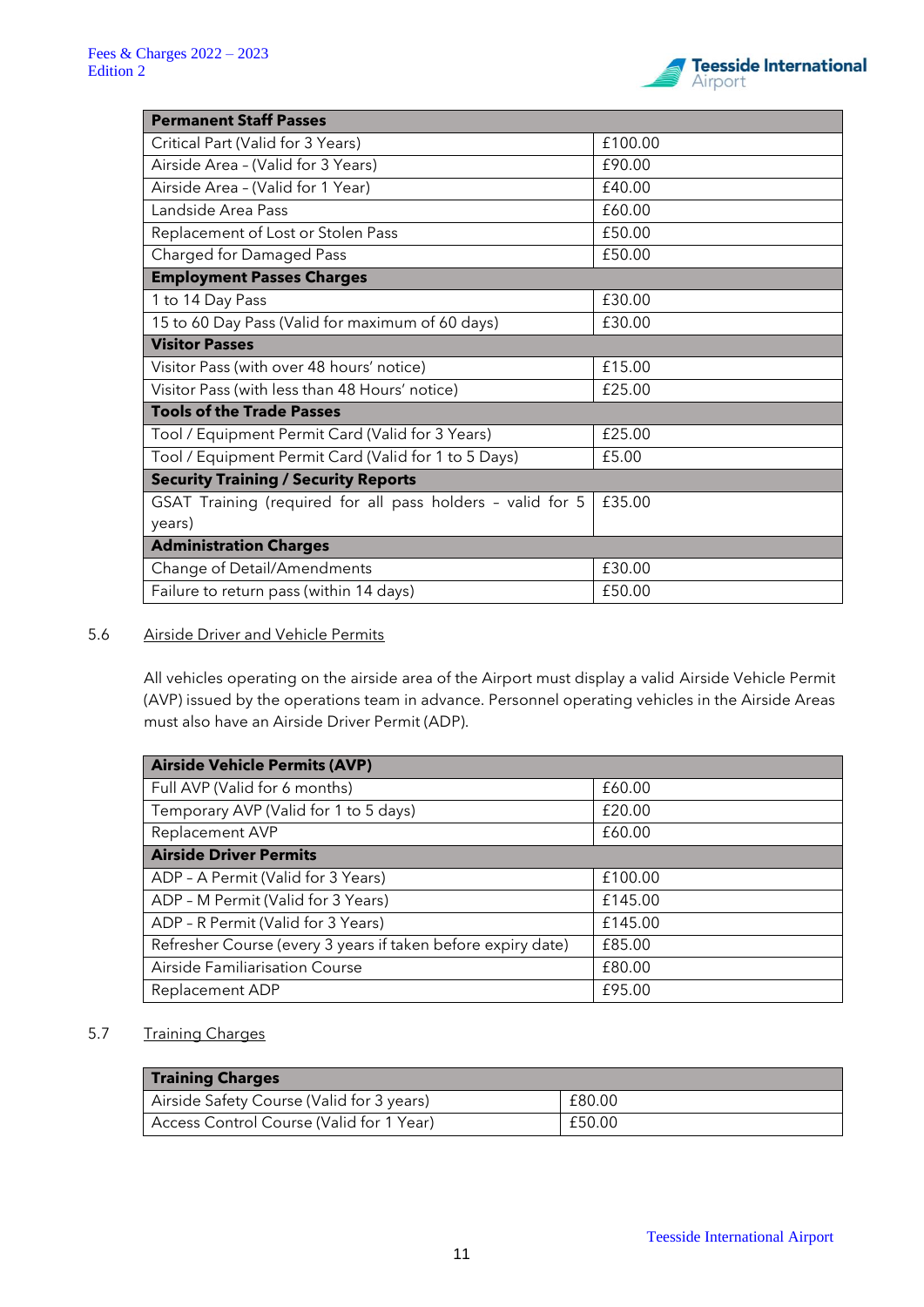

# 5.8 Equipment and Labour Charges

Charged per hour or part thereof. Includes the cost of one operative where applicable.

| <b>Equipment</b>                                  | and | Labour                               |
|---------------------------------------------------|-----|--------------------------------------|
| <b>Provided by Teesside International Airport</b> |     |                                      |
| Road Sweeper                                      |     | £60.00                               |
| Vehicle Escort                                    |     | £60.00                               |
| Follow Me (per movement)                          |     | £35.00                               |
| Staff Labour                                      |     | £35.00                               |
| Provided by 3rd Party                             |     |                                      |
| Mobile Passenger Steps                            |     |                                      |
| Low Loader / High Loader                          |     |                                      |
| <b>Tractor Unit</b>                               |     |                                      |
| Baggage Trailer                                   |     | Please<br>contact                    |
| Forklift: Max 4 Tonnes                            |     | commercial@teessideinternational.com |
| Aircraft Marshalling (per movement)               |     | for prices.                          |
| Ground Power Unit (per hour)                      |     |                                      |
| Aircraft Tow - Under 3T                           |     |                                      |
| Aircraft Tow - Over 3T                            |     |                                      |
| Ground Power Unit (per hour)                      |     |                                      |

#### **6.0 CONTACT DETAILS**

## **Airport Operations Team**

+44 (0) 07938 488645 [dutymanagers@teessideinternational.com](mailto:dutymanagers@teessideinternational.com)

# **Commercial**

[Commercial@teessideinternatgional.com](mailto:Commercial@teessideinternatgional.com)

#### **Cargo**

[cargo@teessideinternational.com](mailto:cargo@teessideinternational.com)

# **Property**

[tiaproperty@teessideinternational.com](mailto:tiaproperty@teessideinternational.com)

#### **General Enquiries**

[enquiries@teessideinternational.com](mailto:enquiries@teessideinternational.com)

# **Payment Enquiries**

[purchases@teessideinternational.com](mailto:purchases@teessideinternational.com)

# **Jet Centre**

+44 (0) 1325 965130 [jetcentre@willisaviation.com](mailto:jetcentre@willisaviation.com)

# **Air Traffic Control**

+44 (0) 1325 331020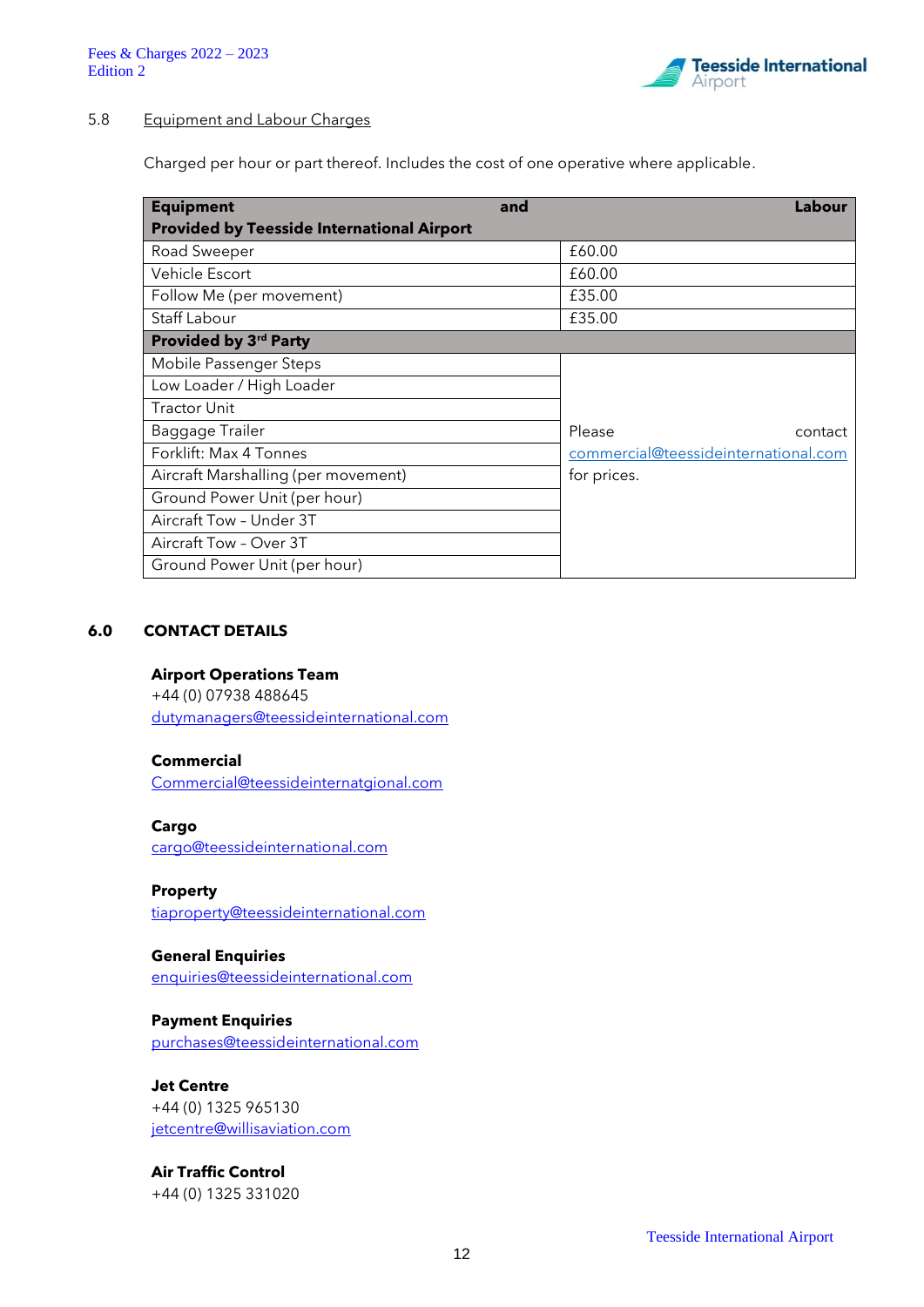

## **7.0 STANDARD PAYMENT TERMS**

#### 7.1 Credit Facilities

Credit facilities will only be extended to Operators where written approval has been granted by the Company. All Operators incurring fees must pay prior to departure from the Airport. Application for credit facilities will be considered by the Airport Finance Department but is not guaranteed.

#### 7.2 Cash/Credit Cards/Cheque Payments

Card payments cannot be made over the telephone to the Airport accounts department. For movements through the Airport's FBO, payment can be made by telephone to the Jet Centre during office hours.

## 7.3 Credit Terms

Invoices are issued monthly, and payment must be made within 30 days of invoice date to avoid incurring interest on late payment.

#### 7.4 Dispensation

Teesside International Airport Limited may at its discretion dispense wholly or in part with any charge payable under this scale if satisfied that it is in the interests of Teesside International Airport to do so in the particular case.

#### 7.5 Interest

Interest will be charged at 3% above the Bank of England base rate on any account not paid within the credit terms.

## 7.6 Minimum Charge

On all transactions related to the Fees and Charges, there will be a minimum charge of £25.00 (+ VAT) for credit invoices.

# **8.0 GENERAL PROVISIONS**

The use of the Airport is subject to the Company's applicable Terms and Conditions. All Operators shall comply with all reasonable instructions, orders and directions published from time to time by the Company and/or issued by authorised members of the Company's staff.

- 8.1 The Company reserves the right at any time to amend, vary or discharge these Terms and Conditions upon giving notice.
- 8.2 The Company reserves the right to review the Airport Charges, the application of the Airport Charges and/or the qualifying conditions in respect of the Airport Charges or any rebate and/or incentive from time to time.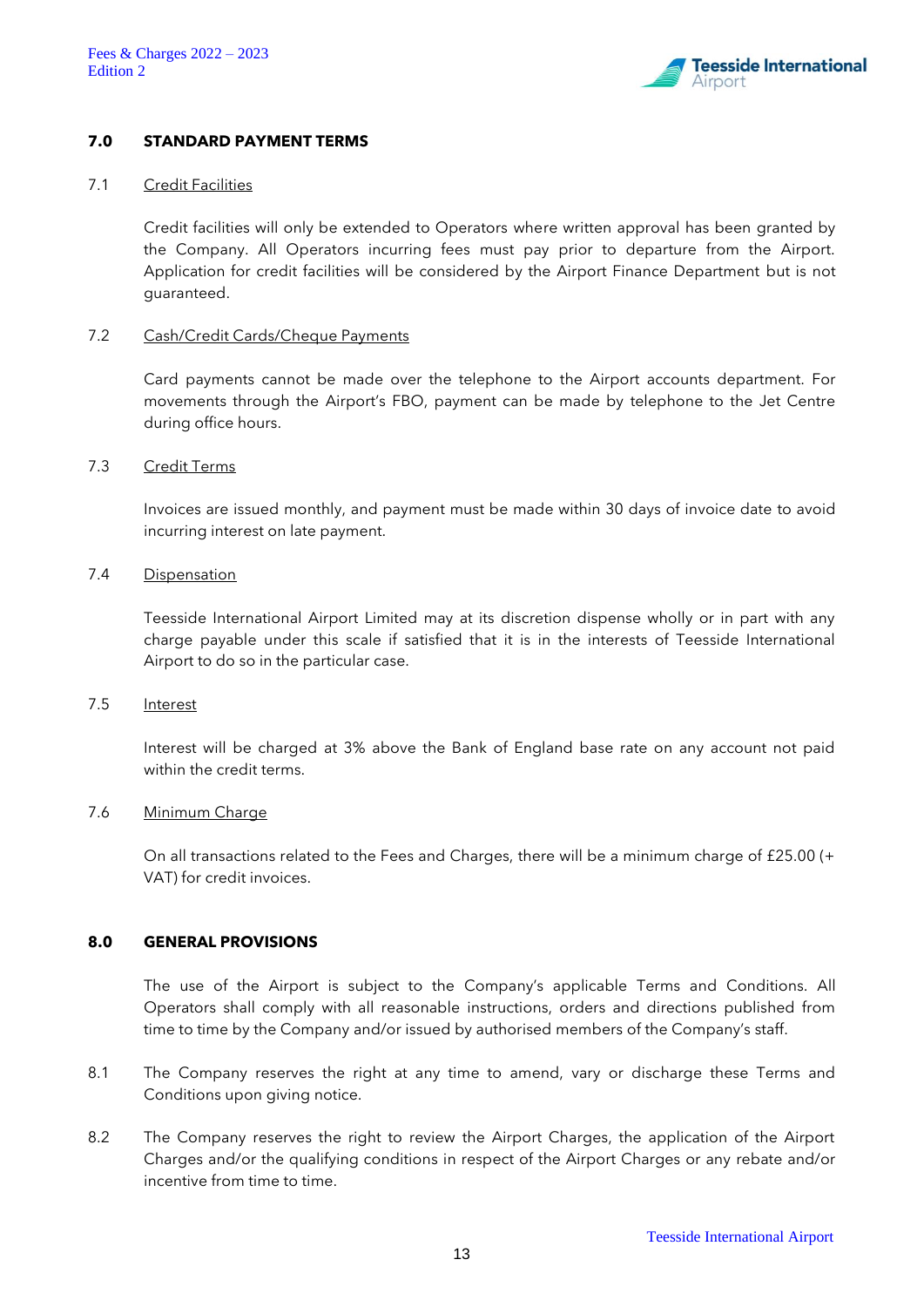

- 8.3 The Company draws the attention of potential users of the Airport to paragraph 8.6 of these Conditions of Use which excludes its respective liability in certain circumstances.
- 8.4 Under Section 88(1) of the Civil Aviation Act 1982 the Company is entitled to detain and sell aircraft in respect of Airport Charges. Section 88(1) provides as follows:

"Where default is made in payment of Airport Charges incurred in respect of any aircraft at an aerodrome to which this section applies the aerodrome authority may (subject to the provisions of this section):

a) detain pending payment either:

- I. the aircraft in respect of which the charges were incurred whether or not they were Incurred by the person who is the Operator of the aircraft at the time when the detention begins: or
- II. any other aircraft of which the person in default is the Operator at the time when the detention begins; and
- b) if the Airport Charges are not paid within 56 days of the date when the detention begins; sell the aircraft in order to satisfy the changes".
- c) so long as an Aircraft shall be upon the Airport or upon any land within the Airport allotted by or rented from the Company, the Company shall have (under the Civil Aviation Action 1982) a continual lien both particular and general upon the Aircraft, for all charges of whatsoever nature and whensoever incurred, which shall be or become due and payable to the Company in respect of that Aircraft or in respect of any other Aircraft of which the person in default is the Operator at the time when the lien is exercised and all such Charges shall be deemed to be in default for the purposes of S88 of the Civil Aviation Act 1982 from the date incurred until payment in full is made. The said lien shall not be lost by reason of the Aircraft departing from land in control of the Company but shall remain exercisable any time the Aircraft has returned to and is upon any such land so long as any of the said Charges whether incurred before or after such departure, remain unpaid.
- 8.5 Attention is drawn to paragraph 8.2.2 of Conditions of Use under which the Company is entitled to charge interest on overdue accounts.
- 8.6 In the interests of safety and managing performance standards, each Operator and Airline will, as a condition of operating at the Airport, only contract with Handling Agents who have entered into the Company's Ground Handling Licence. The Licence contains the Company's requirements for operating ground handling services at the Airport and when signed on behalf of the Handling Agent and the Company confirms that those requirements are in place.

# **9.0 GENERAL CONDITIONS OF USE**

- 9.1 The use of the Airport is subject to the following conditions:
- 9.1.1 Compliance with the local flying restrictions and remarks published from time to time in the AGA Section of the United Kingdom Air Pilot; and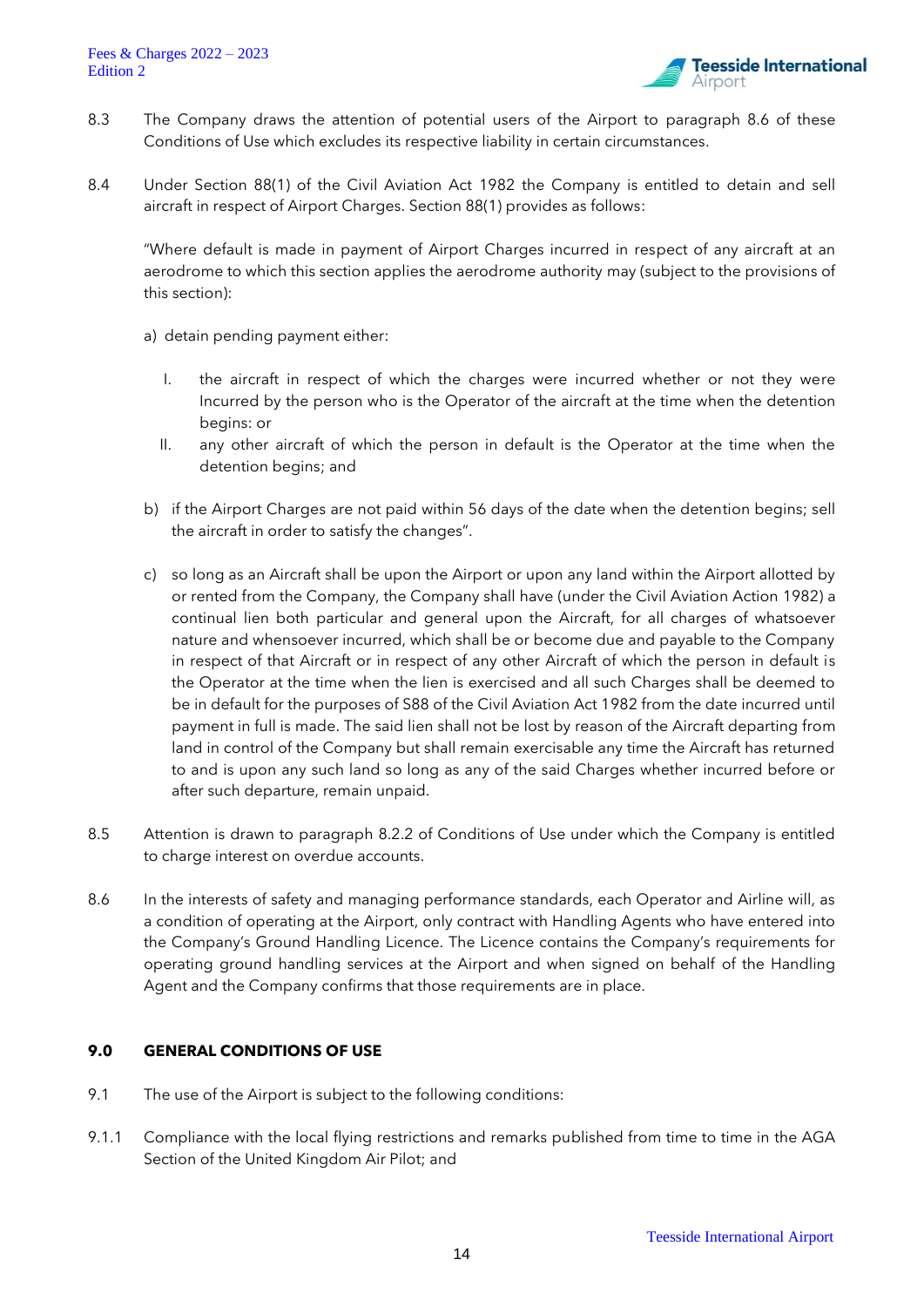

- 9.1.2 Compliance with Airport Byelaws, instructions orders as published from time to time by the Company, the Civil Aviation Authority, the DfT or UK Border Authority.
- 9.2 The Operator shall pay the appropriate Charges for the landing, parking or housing of aircraft, as amended from time to time. The Operator shall also pay the appropriate charges for any supplies, services or facilities proved to him or to the aircraft at the Airport by or on behalf of the Company; the charges for such supplies, services or facilities shall (unless otherwise agreed before charges are incurred) by those as may from time to time be determined by the Company. All Charges shall be payable to the Company on demand and, whether a demand has been made or not, before the aircraft departs from the Airport.
- 9.2.1 The Company may, at its sole discretion, permit the Operator to pay the sums referred to in paragraph 8.2 either:
	- a) in accordance with terms for payment agreed in advance and in writing between the Company and the Operator; or
	- b) in accordance with terms for payment included in the invoice for such charges rendered by the Company or the Operator.

Provided that if the Operator fails to make payment in accordance with the terms of any such agreement or the terms of any such invoice or if the Operator or any other person commence any proceedings or takes any action which, in the opinion of the Company, could affect the ability of the Operator to pay the sums due under paragraph 8.2 all such sums shall become immediately payable.

- 9.2.2 The Company may in addition to the sums payable under paragraph 8.2 charge interest on all such sums if the Operator fails to pay such sums, either:
	- a) prior to leaving the Airport;
	- b) in accordance with terms agreed in writing between the Company and the Operator;
	- c) in accordance with the terms for payment included in any invoice submitted to the Operator; or
	- d) on the date that any sums became immediately payable under the proviso to paragraph 8.2.1,

as the case may be and such interest shall be calculated from the date upon which the charges to which it relates were incurred until the date of payment of the charges (both dates inclusive) at the base rate of Barclays Bank plc., or each day that such interest is payable plus 3% and such interest shall be paid at the same time as the charges to which it relates. Such interest shall be a charge payable in addition to the charges payable under clause 8.2.

9.3 So long as the aircraft, its parts and accessories shall be at the Airport or upon any land within the Airport allotted by or rented from the Company, the Company shall have a continual lien both particular and general for all charges of whatsoever nature and whensoever incurred which shall be or become due and payable to the Company upon either: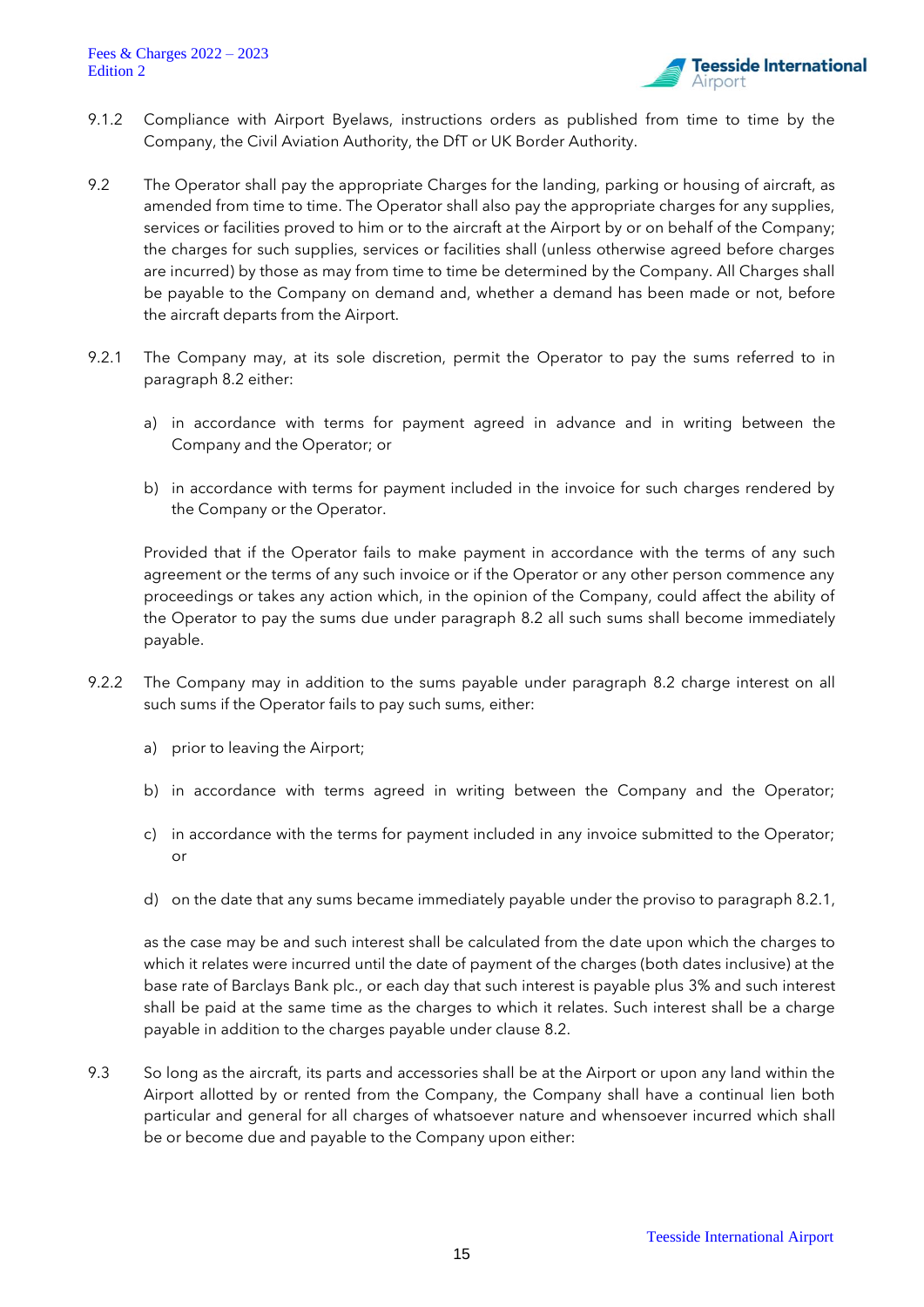

- a) The aircraft its parts and accessories in respect of which the charges were incurred whether or not they were incurred by the person who is the Operator at the time when the lien is exercised;or
- b) Any other aircraft, its parts and accessories of which the Operator in default is the Operator at the time when the lien is exercised and the right to a lien will not be lost because the aircraft departs from the land under the Company's control but shall continue and be exercisable when the aircraft has returned to land at the Airport so long as any of the said Charges, remain unpaid.
- 9.4 If payment of any such Charge is not made to the Company within 56 days after a letter demanding payment has been sent by post addressed to the registered owner of the aircraft at any place at which he carries on business, the Company shall be at liberty to exercise the rights in clause 8.3.
- 9.5 For scheduled services and any programmed charter service, the Company may require adequate security to be provided for the payment of Airport charges estimated to be payable, for a period of up to six months in respect of such services prior to such services commencing.
- 9.6 Neither the Company, nor its respective servants or agents shall be liable for loss of or damage to the aircraft, its parts or accessories or any property contained in the aircraft, occurring while the aircraft is on the Airport or is in the course of landing or take-off at the Airport , or being removed or dealt with elsewhere for the purpose of paragraph 8.4, arising or resulting directly or indirectly from any act, omission, neglect or default on the part of the Company, or its servants or agents unless done with intent to cause damage or recklessly and with knowledge that damage would probably result.
- 9.7 The Operator or its appointed handling agent shall furnish to the Company or to such other company as the Company may direct, in such forms as the Company may from time to time determine, information relating to the movements of its aircraft or aircraft handled by the agent at the Airport within 24 hours of each of these movements, including information about the number of terminal arriving, departing and transit passengers and the volume of cargo and mail embarked and disembarked at the Airport, together with the name and address of the Operator who is to be invoiced.
- 9.8 The Operator or its appointed handling agent shall also furnish on demand in such form as the Company may from time to time determine details of the maximum total weight authorised in respect of each aircraft owned or operated by the operator.
- 9.9 The Operator or its appointed handling agent shall also furnish without delay details of any changes in maximum total weight authorised in respect of each aircraft owned or operated by the operator.
- 9.10 Where the Operator or its handling agent fails to provide the information required by this condition within the period stipulated herein, the Company shall be entitled to assess the charges payable hereunder by the Operator by reference to the maximum total weight authorised and the maximum passenger capacity of the aircraft type. The Operator shall pay the charge assessed by the Company.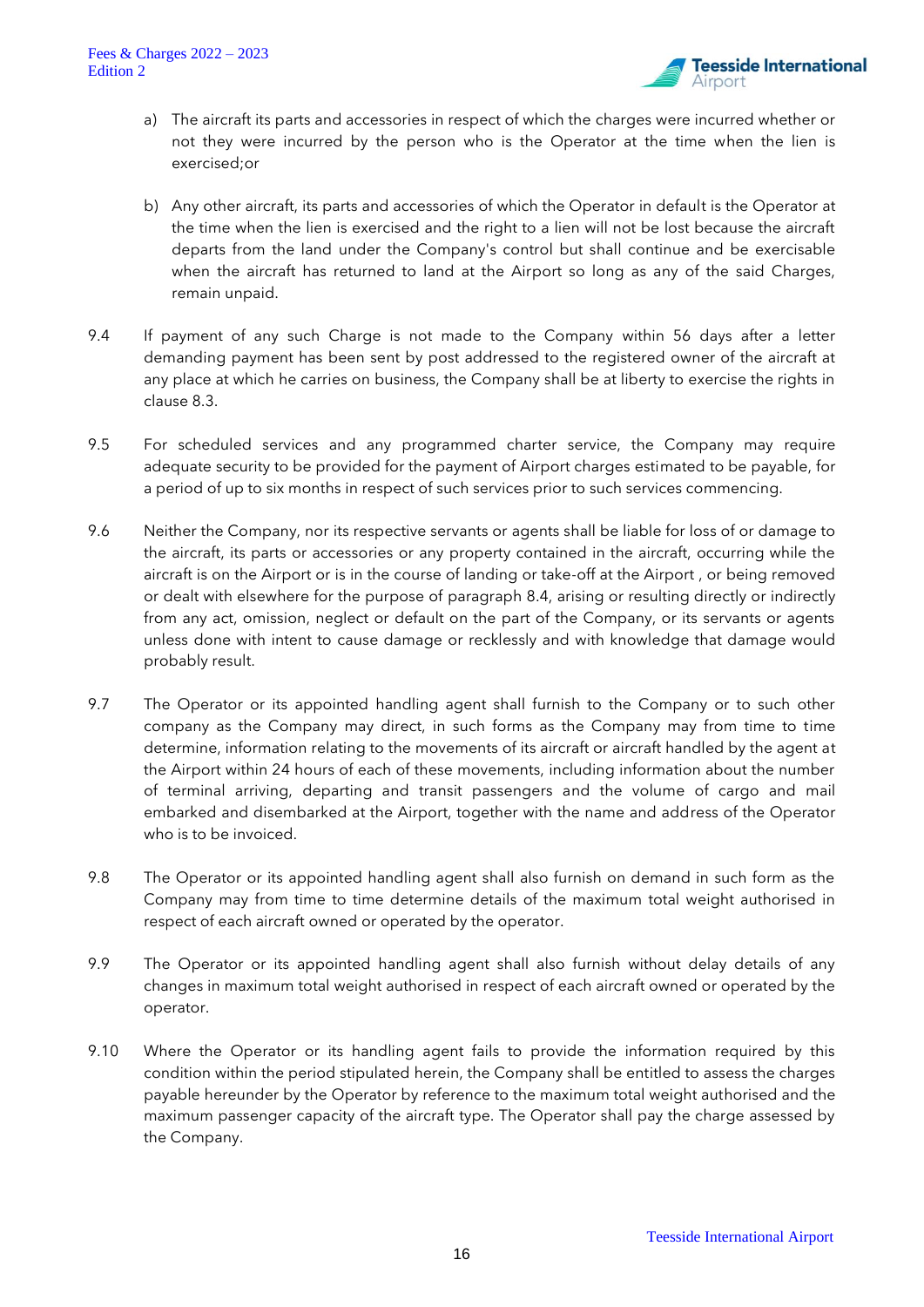

- 9.11 The Operator or its appointed handling agent shall furnish to the Company within 28 days of written request made by the Company copies of aircraft load sheets to enable verification of all details with respect to the passengers carried on any or all flights departing from that Airport during a specified period. This provision shall also apply to the furnishing of copies of extracts from aircraft flight manuals to enable verification of aircraft weight and noise characteristics. The Operator shall following a request in writing made by the Company produce for inspection by any person duly authorised in writing by the Company the original copies of such documents.
- 9.12 The Operator shall not without the written consent of the Company be entitled in respect of any claim he may have against the Company or otherwise to make any set-off against or deduction from the charges provided for in these Conditions. The Operator must pay such charges in full pending resolution of any such claim.

# **10.0 LANDING CHARGES**

- 10-.1 Charges for the landing of aircraft are shown in the Schedule of Charges.
- 10.2 The runway charge on landing will be assessed and payable on the basis of the MTOW authorised.

# **11.0 SURCHARGES**

11.1 Exceptional Policing Requirements:

Where any flight imposes an additional policing or other security requirement over and above the services normally provided at the Airport, an Airport Director, or their nominated deputy, may require the Operator to pay a charge equivalent to the additional identified cost of policing that flight.

11.2 Exceptional Operational Requirements:

Where a flight imposes operational constraints, an Airport Director, or their nominated deputy may require the Operator to pay a reasonable additional charge.

11.3 De-icing:

Operators using the Airport during the winter schedule must have a contract in place for de-icing of their aircraft with an approved supplier; where a flight is diverted to the Airport and the Operator does not have a contract the Airport or a contracted  $3<sup>rd</sup>$  party will provide services subject to payment of the appropriate charges.

# **12.0 HOUSING & PARKING CHARGES**

- 12.1 The charges for parking of aircraft at the Airport will be assessed and payable on the basis of the MTOW authorised (see paragraph 1.2).
- 12.2 The parking charges will be based on the total number of days or part days that the Aircraft has been parked on areas designated as Airport.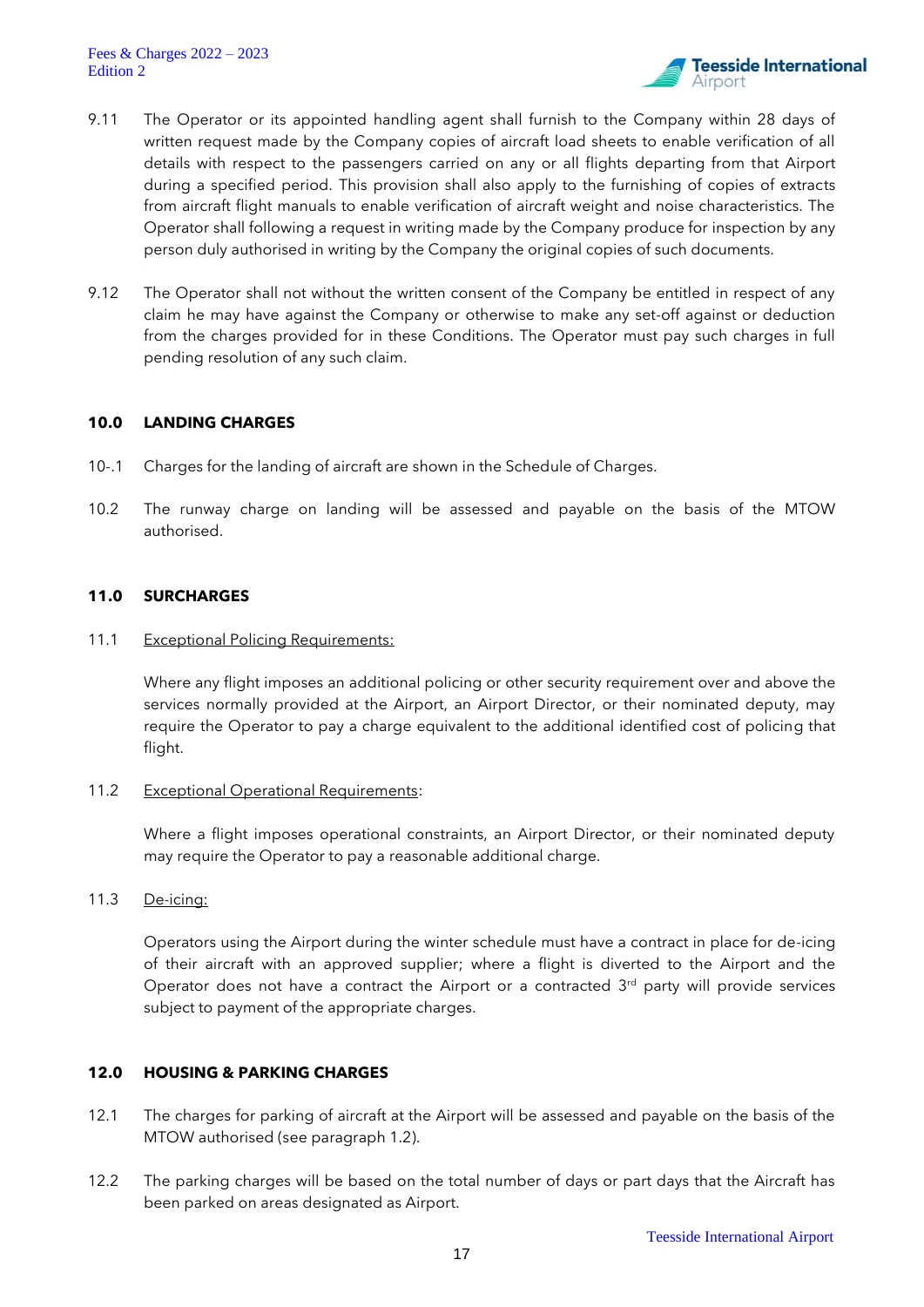

- 12.3 These charges will apply whether the aircraft is secured to the ground or to a structure on the Airport or is left on the ground unsecured.
- 12.4 The standard charges for parking an aircraft will be assessed and payable in accordance with the charges set out in the Schedule of Charges.
- 12.5 Any Airport Director, or their nominated deputy, may at any time order an Aircraft Operator either to move a parked aircraft to another position or remove it from the Airport for safety or operational reasons. Failure to comply with the order within the period specified will render the Operator liable to a special charge which will be notified to the aircraft Operator at the time of the request to move the aircraft.
- 12.6 No Aircraft will be accepted for long term parking (48 hours plus) unless prior agreement has been obtained in writing from an Airport Director or their nominated deputy.

# **13.0 PASSENGERS WITH REDUCED MOBILITY (PRM)**

- 13.1 The Company shall provide (whether by itself or its sub contactor(s)) a service for all disabled persons and persons with reduced mobility from the designated point of arrival at the Airport to the Aircraft and from the Aircraft to a designated point of departure from the Airport. For the purpose of this paragraph the persons entitled to benefit from this service are as defined in Regulation (EC) No 1107/2006.
- 13.2 The Operator shall pay the appropriate Charge (PRM Charge) to the company in respect of the Company providing the service to disabled persons and persons with reduced mobility as published herein or a notified from time to time.

# **14.0 DISCOUNTS**

The Company welcomes longer term agreements with Operators and as such Operators may apply to the Company for discounts for the operation of new services to new destinations or for increased frequencies to existing destinations. Such discounts need to be agreed in writing with the Company prior to the commencement of services. The granting of all discounts and payment methods required shall be at the total discretion of the Company.

# **15.0 VALUE ADDED TAX**

The Charges stated herein are exclusive of any Value Added Tax which may be chargeable in accordance with the provisions of the Value Added Tax 1994.

# **16.0 SET-OFF**

16.1 The Operator shall not, without the prior written consent of the Company, be entitled in respect of any claim it may have against the Company to make any set-off against or deduction from the Charges. All Charges must be paid in full pending resolution of any such claim.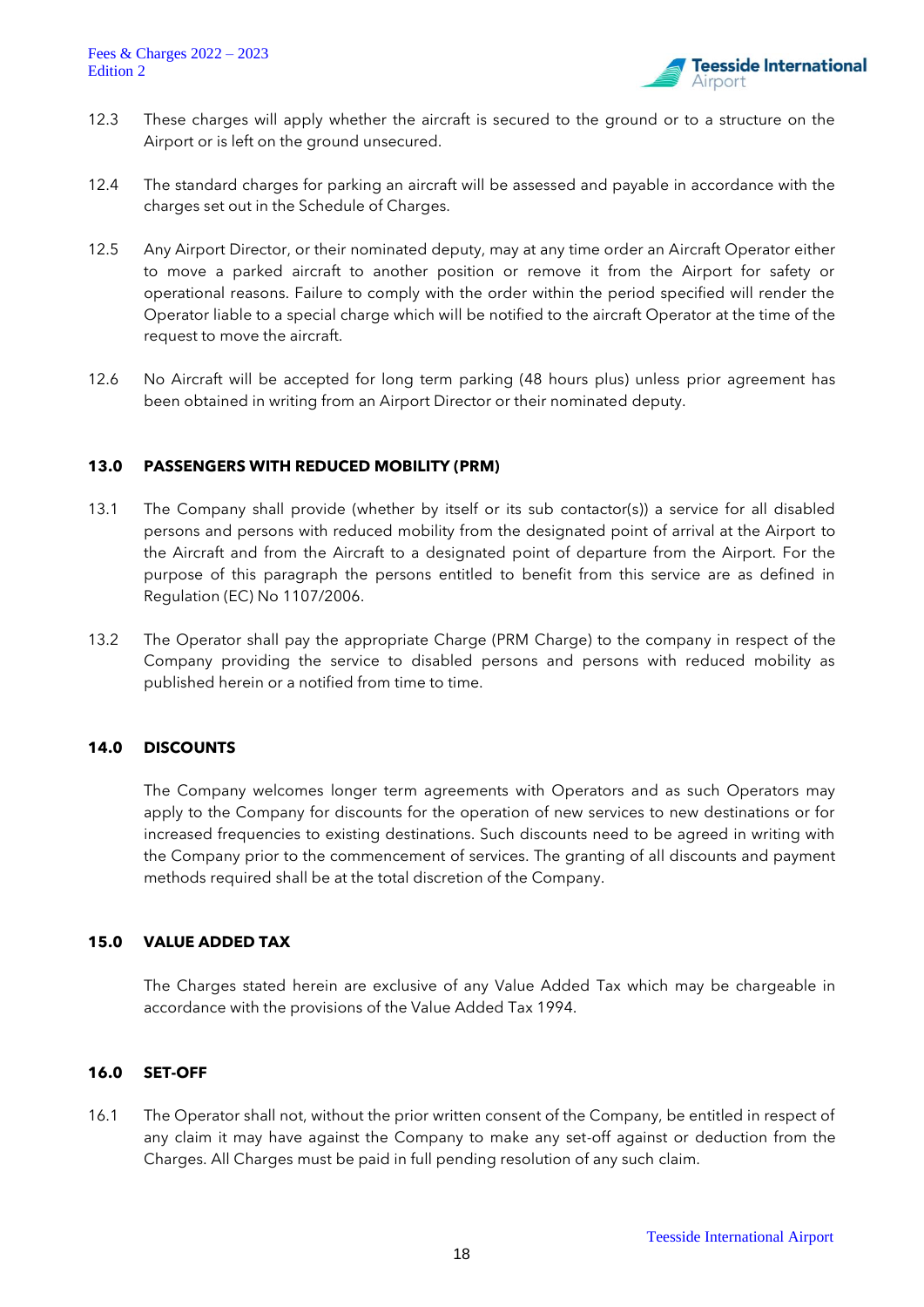

#### **17.0 AUTHORITY TO BOARD AIRCRAFT**

17.1 The Company, its employees, or agents shall have the authority to board any Aircraft at the Airport for any purpose connected with the operation of the Airport and may require any Operator to pay any costs incurred by it in doing so.

# **18.0 RECOVERY/REMOVAL OF AIRCRAFT**

- 18.1 The Company shall have the right to remove, or require the removal of, any Aircraft from any part of the Airport where that Aircraft is, in the reasonable opinion of an Airport Director in anyway impeding the safe and efficient operation of the Airport. This includes the removal of an aircraft from any aircraft parking stand where in the opinion of the Company the removal of that aircraft will enable a more efficient Airport operation.
- 18.2 The obligation to remove any aircraft is an obligation of the Operator of that aircraft who shall take steps to remove any such aircraft immediately upon receiving written notice from an Airport Director or nominated representative requiring such removal. Should an Airline/Handling Agent refuse to comply with a reasonable request to move the Aircraft for the purposes of 17.1, the Company shall be entitled to charge an additional fee a charge of three times the published charge applicable to the aircraft type.
- 18.3 The Operator shall fully and effectively indemnify and hold harmless the Company from and against any and all loss damage costs liabilities and expenses howsoever incurred as a result of any removal or failure to remove an aircraft pursuant to clause 17.2.
- 18.4 If the Operator is unable to comply with a Notice given by an Airport Director the Operator may request the Company to carry out the removal provided that the Operator shall indemnify the Company in respect of all the costs of such removal and in request of any loss damage costs liabilities and expenses which may be suffered or incurred by the Company in carrying out such removal, including any liability for loss or damage to property including that of the Company for or in respect of bodily injury (including death) which may be made against the Company and a waiver and exclusion of any liability on the part of the Company to the Operator for loss or damage caused to the aircraft by such removal other than any which is property attributable to the wilful misconduct of the Company, its servants or agents. Such indemnity to be in a form reasonably required by the Company.
- 18.5 The Company reserves the right at its discretion to carry out such aircraft removal where in the opinion of an Airport Director time is insufficient to submit a notice pursuant to Clause 17.2 and safety at the Airport is jeopardised.
- 18.6 The Operator shall fully and effectually indemnify and hold harmless the Company against any and all loss damage costs liabilities and expenses that may be suffered and incurred by the Company in carrying out any aircraft removal pursuant to Clause 17.5.

#### **19.0 GENERAL**

19.1 The Company reserves the right at any time upon giving notice to amend, vary or discharge these terms and conditions of use.